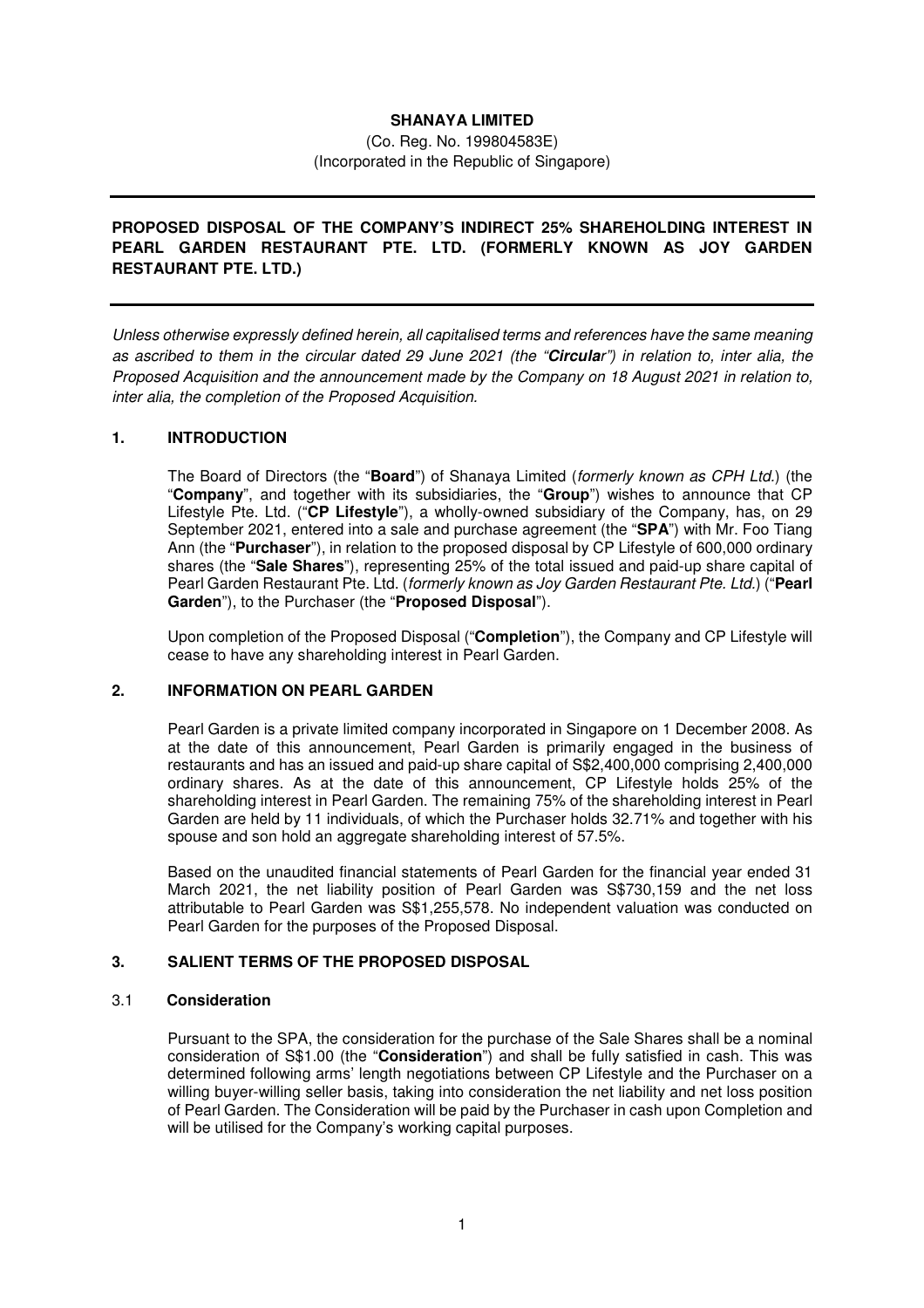## 3.2 **Completion**

Completion shall take place on the date as agreed between CP Lifestyle and the Purchaser at such time and such place as CP Lifestyle and the Purchaser may agree.

### 3.3 **Other terms**

There is no other material condition attached to the Proposed Disposal.

### **4. RATIONALE FOR THE PROPOSED DISPOSAL**

As stated in Section 11.4 entitled "Business Strategies and Future Plans" of the Circular in relation to, *inter alia*, the Company's future plans for the existing subsidiaries and associated companies, the Company intends to dispose of CP Lifestyle's 25% shareholding interest in Pearl Garden to the other shareholders of Pearl Garden. Thereafter, the Company may consider winding up CP Lifestyle, or utilise CP Lifestyle for the Group's business in such manner as the Board deems fit.

The Proposed Disposal is part of the Company's strategic plans to streamline the Group's structure and improve the future operational performance and financial prospects of the Group. The Proposed Disposal is in relation to the disposal of a non-core asset of the Group and is not expected to have any material impact on the Group's risk profile and core business of the Company.

# **5. RELATIVE FIGURES COMPUTED ON THE BASES SET OUT IN RULE 1006 OF THE CATALIST RULES**

The relative figures computed on the bases set out in Rule 1006 of the Catalist Rules in respect of the Proposed Disposal and based on the latest unaudited financial statements of Pearl Garden and the latest audited consolidated financial statements of the Group for the financial year ended 31 March 2021 are as follows:

| Rule    | <b>Bases of Computation</b>                                                                                                                                                       | <b>Relative Figures</b>   |
|---------|-----------------------------------------------------------------------------------------------------------------------------------------------------------------------------------|---------------------------|
| 1006(a) | Net asset value of the assets to be disposed of,<br>compared with the Group's net asset value                                                                                     | $(3.27)\%$ <sup>(1)</sup> |
| 1006(b) | Net profits attributable to the assets disposed of,<br>compared with the Group's net profits                                                                                      | $(16.21)\%^{(2)}$         |
| 1006(c) | Aggregate value of the consideration received,<br>compared with the Company's<br>market<br>capitalisation based on the total number of issued<br>shares excluding treasury shares | $0.00\%^{(3)}$            |
| 1006(d) | Number of equity securities issued by the<br>Company as consideration for an acquisition,<br>compared with the number of equity securities<br>previously in issue                 | Not applicable $(4)$      |
| 1006(e) | Aggregate volume or amount of proved and<br>probable reserves to be disposed of, compared<br>with the aggregate of the Group's proved and<br>probable reserves                    | Not applicable $(5)$      |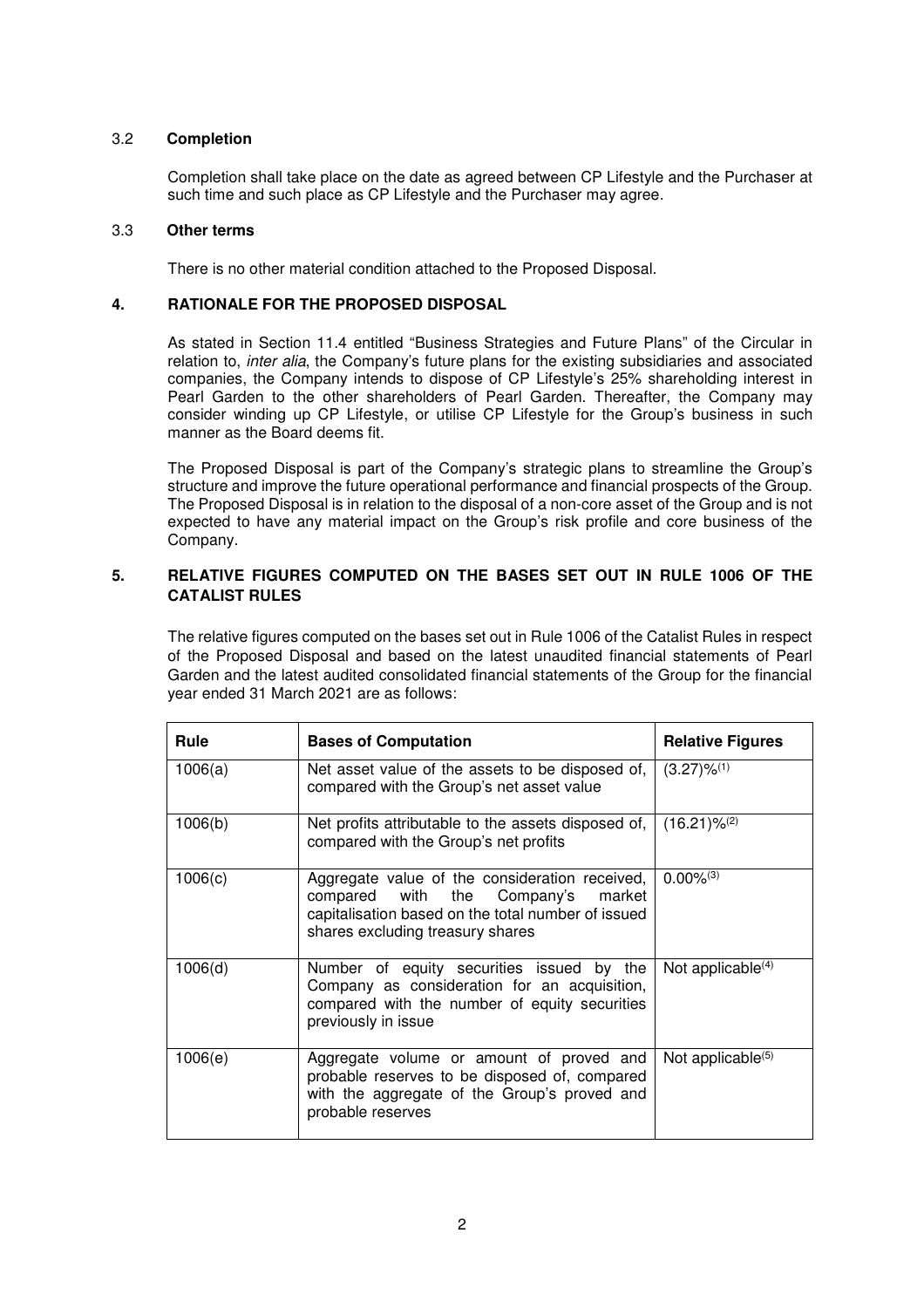#### **Notes:**

- (1) The net liabilities of Pearl Garden as at 31 March 2021 was S\$730,159 (of which 25% was S\$182,540) and the net asset value of the Group was S\$5,591,484 as at 31 March 2021.
- (2) The net loss before tax of Pearl Garden for the financial year ended 31 March 2021 was S\$1,255,578 (of which 25% was S\$313,894) and the net loss before tax of the Group was S\$1,936,816 as at 31 March 2021.
- (3) Based on the Consideration of S\$1 and the Company's market capitalisation of approximately S\$18,839,916, being the issued ordinary share capital of the Company of 112,813,870 shares ("**Shares**") at the volume weighted average price of the Shares of S\$0.167 on 28 September 2021, which is the market day preceding the date of the SPA.
- (4) This basis is not applicable as it is not an acquisition.
- (5) This basis is not applicable as the Company is not a mineral, oil and gas company.

Under Rule 1007(1) of the Catalist Rules, if any of the relative figures computed pursuant to Rule 1006 involves a negative figure, Chapter 10 of the Catalist Rules may still be applicable to the transaction in accordance with the applicable circumstances in Practice Note 10A of the Catalist Rules.

Pursuant to Paragraph 4.4(c) of the Practice Note 10A of the Catalist Rules, an issuer must immediately announce the information required in Rule 1010, Rule 1011, Rule 1012 and Rule 1013, where applicable, in the situation of a disposal of an asset by an issuer (where either or both the asset or the issuer has negative net asset value) where (i) the absolute relative figure computed on the basis of each of Rule 1006(b), Rule 1006(c) and (if applicable) Rule 1006(e) does not exceed 50%; and (ii) if the disposal will result in a loss on disposal, the loss on disposal exceeds 5% but does not exceed 10% of the consolidated net profit or net loss of the issuer (in each case taking into account only the absolute values).

Further, pursuant to Paragraph 4.4(e) of the Practice Note 10A of the Catalist Rules, an issuer must immediately announce the information required in Rule 1010, Rule 1011, Rule 1012 and Rule 1013, where applicable, in the situation of a disposal of a loss-making asset by an issuer (whether profitable or loss-making), where (i) the absolute relative figure computed on the basis of each of Rule 1006(a), Rule 1006(c) and (if applicable) Rule 1006(e) does not exceed 50%; and (ii) if the disposal will result in a loss on disposal, the loss on disposal exceeds 5% but does not exceed 10% of the consolidated net profit or net loss of the issuer (in each case taking into account only the absolute values).

As at 31 March 2021, the Group has completely written off the investment in Pearl Garden. Accordingly, as the absolute relative figures computed on the basis of each of Rule 1006(a), Rule 1006(b) and Rule 1006(c) does not exceed 50%; and that the Group will record a gain of S\$1 upon disposal and no further losses will be incurred by the Group in relation to Proposed Disposal, the Proposed Disposal is considered a discloseable transaction as it falls under Paragraph 4.4(c) and Paragraph 4.4(e) of the Practice Note 10A of the Catalist Rules.

## **6. FINANCIAL EFFECTS**

The pro forma financial effects of the Proposed Disposal on the Group as set out below are purely for illustrative purposes only and should not be taken as an indication of the actual financial performance or position of the Group following the Completion.

Based on the Group's latest audited consolidated financial statements for the financial year ended 31 March 2021, the *pro forma* financial effects of the Proposed Disposal are as follows: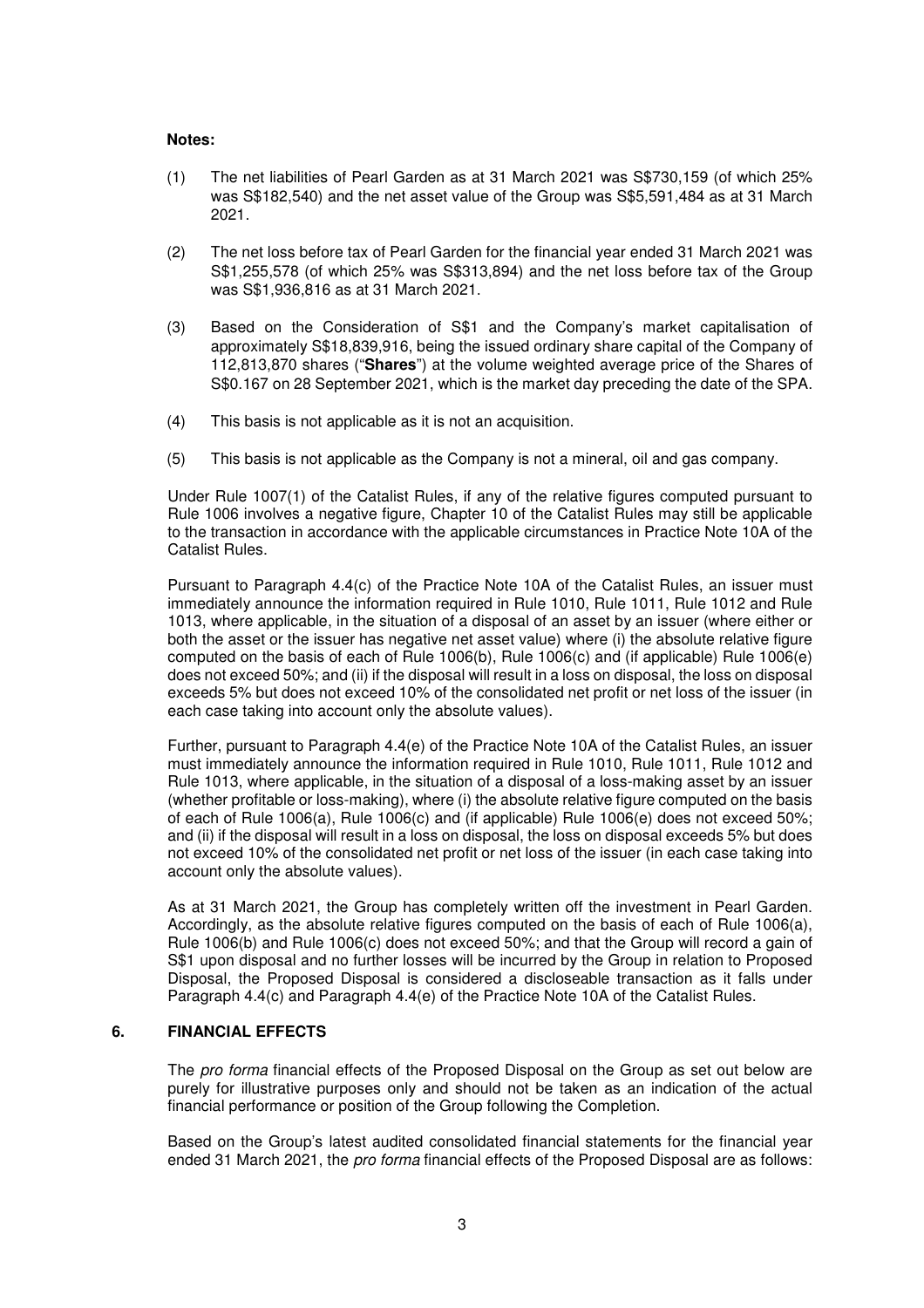### 6.1 **Effect on Group's net tangible assets ("NTA") per share**

For illustrative purposes only, had the Proposed Disposal been completed on 31 March 2021 and based on the latest audited consolidated financial statements of the Group for the financial year ended 31 March 2021 (being the end of the most recently completed financial year), the Proposed Disposal would have had the following impact on the Group's NTA per share:

|                                                              | <b>Before the Proposed</b> | <b>After the Proposed</b> |
|--------------------------------------------------------------|----------------------------|---------------------------|
|                                                              | <b>Disposal</b>            | <b>Disposal</b>           |
| NTA <sup>(1)</sup> (S\$'000)                                 | 5.591                      | 5.591                     |
| Number of<br>issued<br>shares<br>(excluding treasury shares) | 1,229,226,124              | 1,229,226,124             |
| NTA per share (cents)                                        | 0.45                       | 0.45                      |

#### **Note:**

(1) NTA is based on net asset value of the Group before share of non-controlling interests. As at 31 March 2021, the Group has completely written off the value of the investment in the Sale Shares; hence the Proposed Disposal has almost no effect on the NTA of the Group, as the gain on proceeds is S\$1 only.

#### 6.2 **Effect on earnings per share ("EPS")**

For illustrative purposes only, had the Proposed Disposal been completed on 1 April 2020 and based on the latest audited consolidated financial statements of the Group for the financial year ended 31 March 2021 (being the end of the most recently completed financial year), the Proposed Disposal would have had the following impact on the Group's EPS:

|                                                                                                   | <b>Before the Proposed</b> | <b>After the Proposed</b> |
|---------------------------------------------------------------------------------------------------|----------------------------|---------------------------|
|                                                                                                   | <b>Disposal</b>            | <b>Disposal</b>           |
| Profit/(Loss)<br>after<br>tax<br>attributable to equity<br>holders of the<br>Company<br>(S\$'000) | (1,936)                    | (1,622)                   |
| Weighted average number of<br>shares                                                              | 1,229,226,124              | 1,229,226,124             |
| EPS (cents)                                                                                       | 0.16                       | 0.13                      |

#### 6.3 **Value of the Sale Shares**

Based on the latest audited consolidated financial statements of the Group for the financial year ended 31 March 2021:

- (i) the book value and the NTA value of the Sale Shares is deficit of approximately S\$182,540;
- (ii) net losses attributable to the Sale Shares were approximately S\$313,894;
- (iii) the gain of the proceeds over the book value of the Sale Shares is S\$1; and
- (iv) the net gain on the Proposed Disposal is expected to be S\$1.